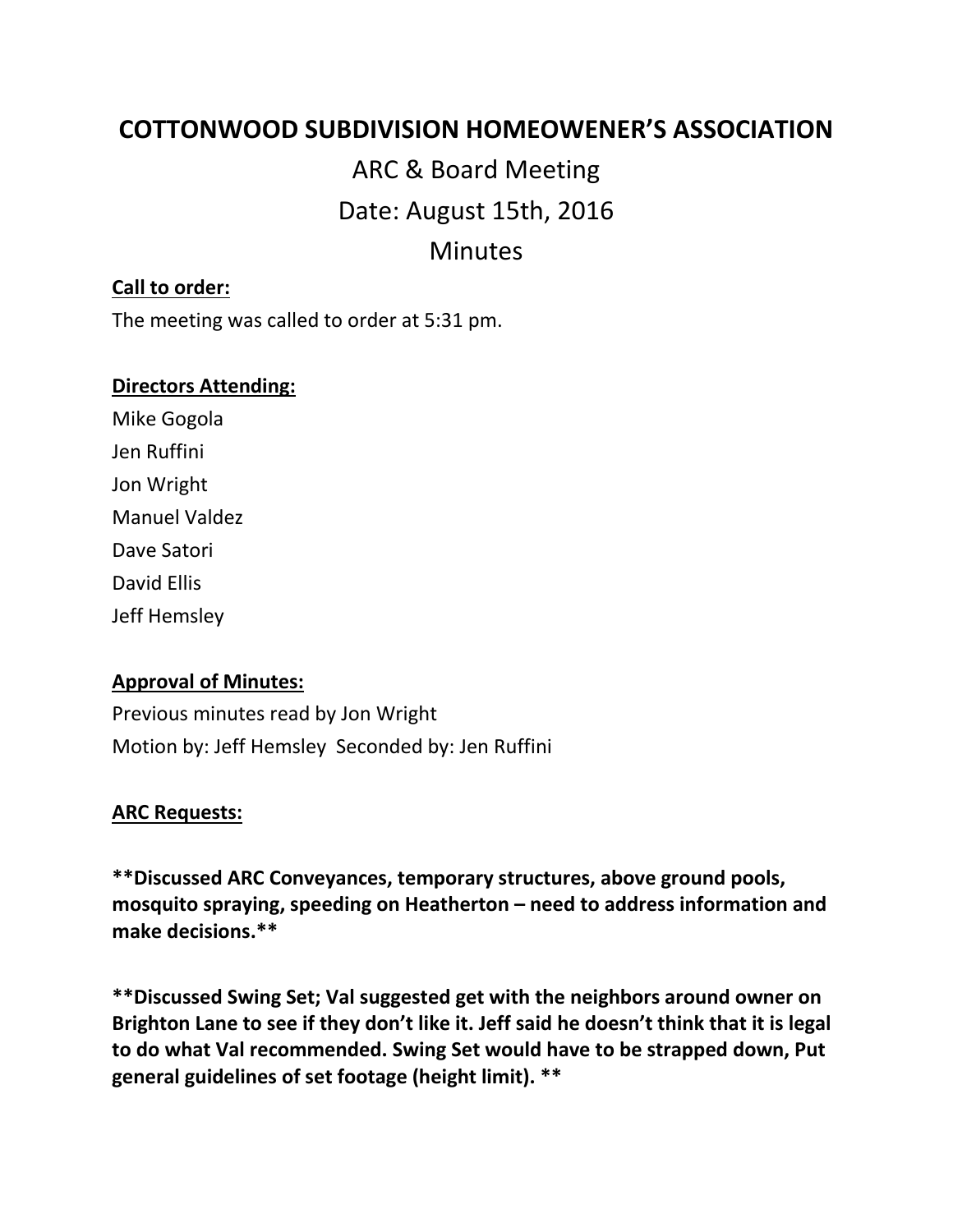- 9209 Iron Gate Blvd. Timberland Request 20 X 20 Shingle (Back yard building with Garage Door, attached garage shed – Conditions: Must be Brick and must match the house. (Phase 2 regulations)
	- Jeff made motion to approve private fence. Jon seconded the motion and it passed unanimously.
- 5420 Heatherton Road Harmer Pool Enclosure 150 Wind Code

-Jen made motion to approve repairing the privacy fence. Jon seconded the motion and it passed unanimously.

• 5510 Huntington – Troyer – Shed – Pre Fab – 12 X 16 Hardy Board/Siding. Conditions – Must have a fence, must be anchored to the ground for hurricane protection, No plumbing is allowed. .

-Jen made motion to approve the Pre Fab Shed. Jon seconded the motion and it passed unanimously.

- 6161 Brighton Lane Rob Longhurst Swing set for his children. 12 feet tall.
	- Jeff made a motion to approve the Swing set. Jen seconded the motion. Jon voted against the approval. Jeff approved (tie breaker). Conditions – Must be anchored to the ground.
- 5648 Heatherton Road David Turnage Shed (Pre Fab), Shake Shingled / Painted similar color to house. Conditions – Prefab buildings are allowed only for who already have a fence installed. Building will need normal shingles like the ones on your house. No Plumbing is allowed according to covenants.
	- Jen made a motion to approve the Pre Fab Shed. Jon seconded the motion and it passed unanimously.

## **NEW Business:**

## **Approval of Board Minutes:**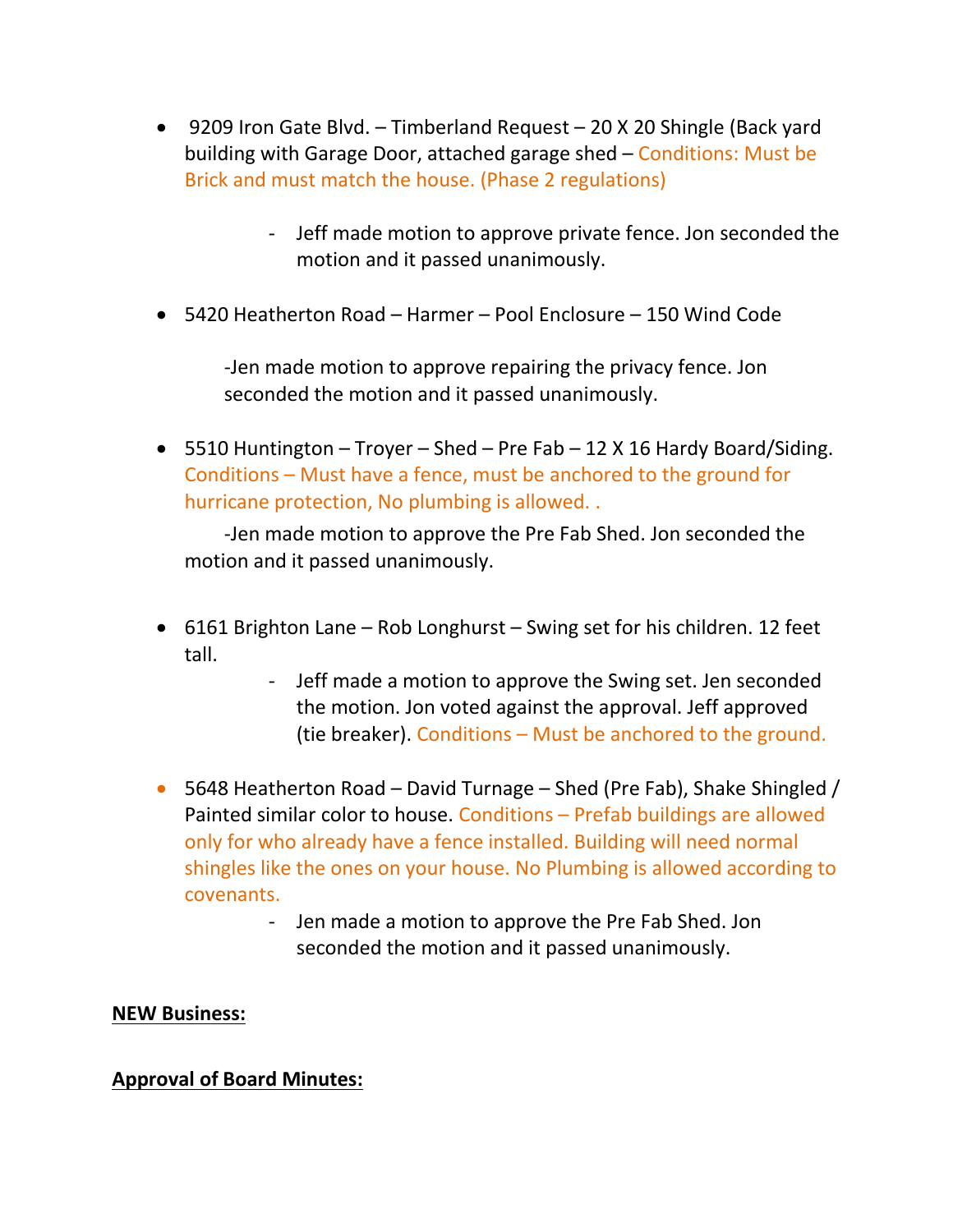## Minutes read by Mike Gogola

- 1. Holding Pond Damage Steve Rollo Timberland President will repair the retention pond for us, as soon as the other retention pond is completed. Still Pending
- 2. Welcome committee- Fred, Jessica Powers. Checking on two addresses (new residents – 9121 Iron Gate / 6098 Brighton Lane)
- 3. Get in contact with our front lawn care company to see what they are responsible for at front gates. Front Lawn Damage has occurred again, stated it would be fixed by Representative of Timberland. FIXED (STILL PENDING ON CONTACTING LAWN CARE)

4. DR. Horton request for the fence in the front is still being worked on. Mike stated at the meeting phone calls have been made and waiting to hear back. STILL PENDING

5. 9087 Iron Gate Blvd – regarding the temporary structure on her property (gazebo). It was approved for a letter to be sent to the property owner from HOA attorney to comply. Kevin E. is going to send another letter to owner.

6. Temporary Structure – regarding the above ground pool, discussed and approved an ARC request for one.

7. Back gate – Timberland will take care of it; still Pending

8. Discussed about getting a break on taxes due to Cottonwood owning the roads. Val will follow up  $-$  Val went to property tax office, tax office stated we don't get discount on road maintenance. Only state gives discounts for that. Can get with MSBU to help with property taxes and reduce taxes. We would have to change from a gated/private community. Mike will follow up on this.

9. 911 opens front gate for emergency (police/ambulance etc).

10. People dumping trash in the back of the neighborhood in the Construction zones. Mike is going to address this issue.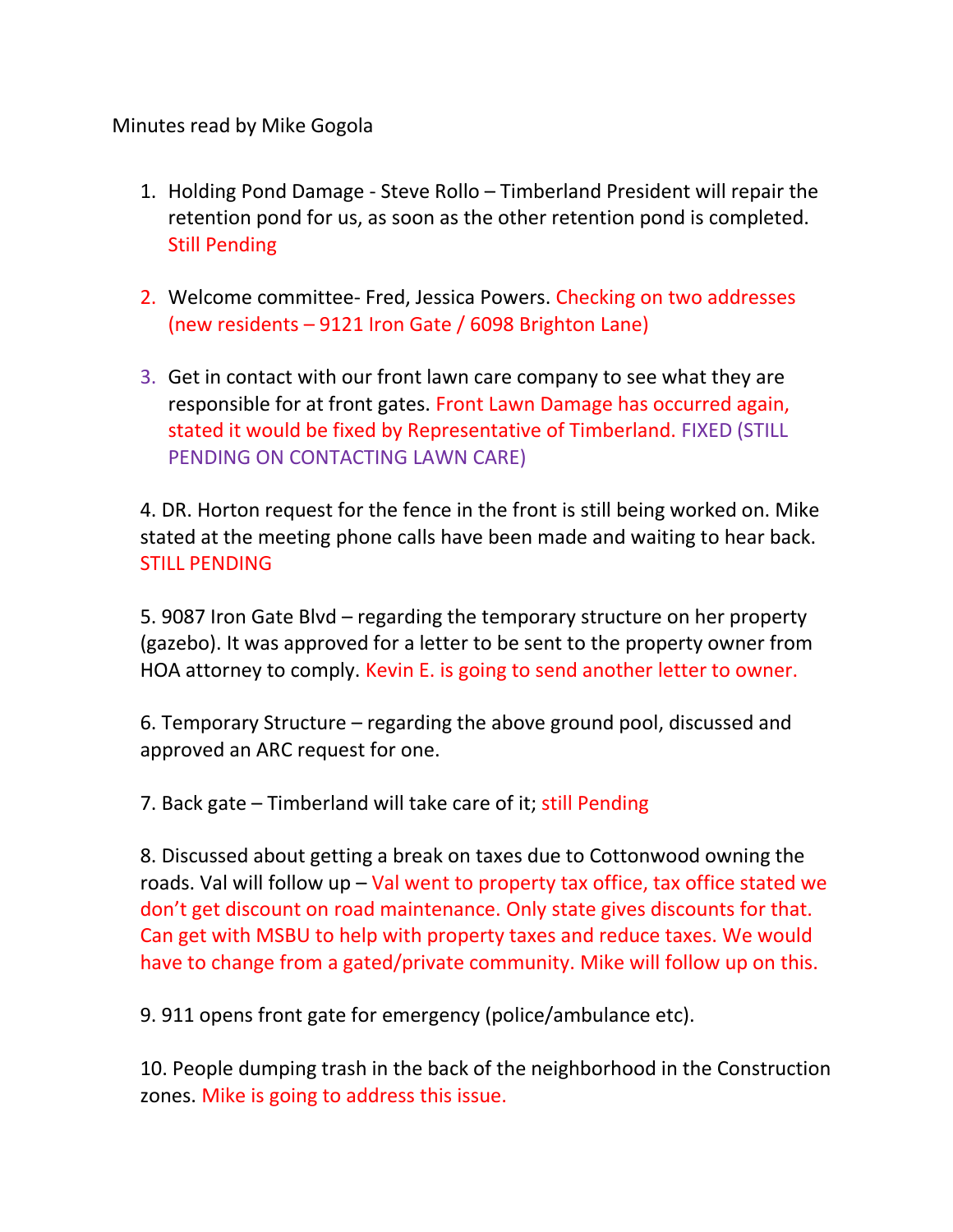11. Discussed Kevin E. contacting Mosquito control for them to spray in Cottonwood Subdivision. Mike followed up on this; decided it was not going to be done this year.

12. Follow up with Lawn Service regarding cutting trees in the front entrance of subdivision; Crape Myrtle needs to be repaired; Mike will follow up

13. Please make sure that all board members are on all the board emails and the ARC members are on all of the ARC emails.

14. 6177 Brighton Lane – Shed/Fence – Mike will follow up with Steve Rollo about submitting a formal ARC request.

15. One of the cameras in the front entrance is not working properly, David stated that we needed to get the camera people to come out and replace exit camera (leaving subdivision). Kevin Etheridge will follow up with this.

16. Annual Yard Sale is the last week in September (**September 24th**); Mike will follow up with this.

17. Justin Russell (5711 Heatherton Road) stated that he paid his HOA fees (sent to Etheridge Property Management). He stated that he received a certified letter stating that the payment was never received. Justin brought cancelled check showing that the check was sent in. Waived attorney fees and any other fees (interest).

18. Spoke about getting confirmation sent to Mike Gogola on who gets certified letters sent out to them for not paying HOA fees, as a heads up.

19. Spoke about speeding in neighborhood. Mike stated that if you see any speeders to please get car information and give it to him and he would handle the situation.

## **ADJOURNMENT:**

There being no further business, the meeting was adjourned at 7:10 pm.